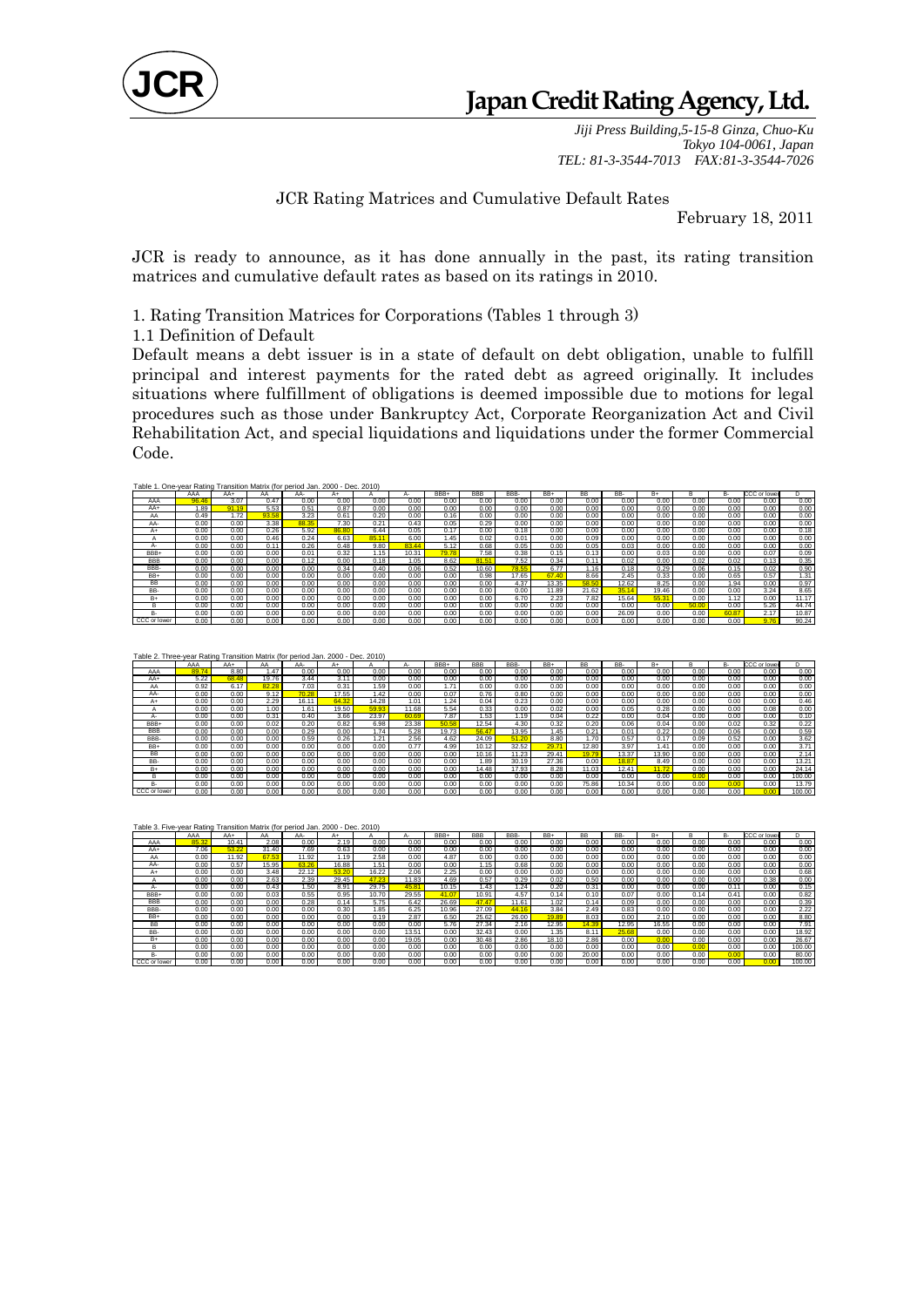

# **Japan Credit Rating Agency, Ltd.**

*Jiji Press Building,5-15-8 Ginza, Chuo-Ku Tokyo 104-0061, Japan TEL: 81-3-3544-7013 FAX:81-3-3544-7026* 

## 1.2 Rating Data Employed

Data used are JCR's long-term ratings for residents made public during the 11 years from January 2000 through December 2010 except the following:

- Ratings on Guaranteed Bonds

- Ratings on Subordinated Bonds

- 'p' Ratings

Included, however, are the ratings that were changed to Dp from the original ratings that had not been 'p' ratings, such as ratings on ability to pay insurance claims. Employed here are the corporate rating data available as of the end of each month. Corporations that fell into D or Dp are listed in Table 4.

| Corporation                    | Rating | <b>Year of Default</b> |
|--------------------------------|--------|------------------------|
| Toho Mutual Life Insurance     | Dp     | 2000                   |
| Kawasaki Electric              | D      | 2000                   |
| Taisei Fire and Marine         | D      | 2001                   |
| Mycal                          | D      | 2001                   |
| Kyoei Life Insurance           | Dp     | 2001                   |
| Chiyoda Mutual Life Insurance  | Dp     | 2001                   |
| Tokyo Mutual Life Insurance    | D      | 2001                   |
| Daihyaku Mutual Life Insurance | Dp     | 2001                   |
| Painthouse                     | D      | 2005                   |
| <b>Suruga Corporation</b>      | D      | 2008                   |
| Zephyr                         | D      | 2008                   |
| <b>Urban Corporation</b>       | D      | 2008                   |
| Yamato Life Insurance          | Dp     | 2008                   |
| Japan General Estate           | D      | 2009                   |
| Pacific Holdings               | D      | 2009                   |
| Joint Corporation              | D      | 2009                   |
| ES-CON Japan                   | D      | 2009                   |
| Japan Airlines International   | D      | 2010                   |
| Japan Airlines Corporation     | D      | 2010                   |
| Willcom                        | D      | 2010                   |

#### Table 4. List of Corporations that fell to D or Dp Rating

#### 1.3 Method Employed

JCR prepared a frequency distribution table, listing the initial ratings on vertical axis (column) and those a year (3 years and 5 years) later on horizontal axis (row). For example, a rating on an issue at the end of January 2000 has been compared with that on the same issue at the end of January 2001 (2003 and 2005), with the rating at the end of February 2000 compared with that at the end of February 2001 (2003 and 2005). JCR then added up a cell of all of the tables (10 years x 12 months) for the same position and divided the figure by the total number of data in each row to provide the results in percentage terms as shown in Tables 1 through 3.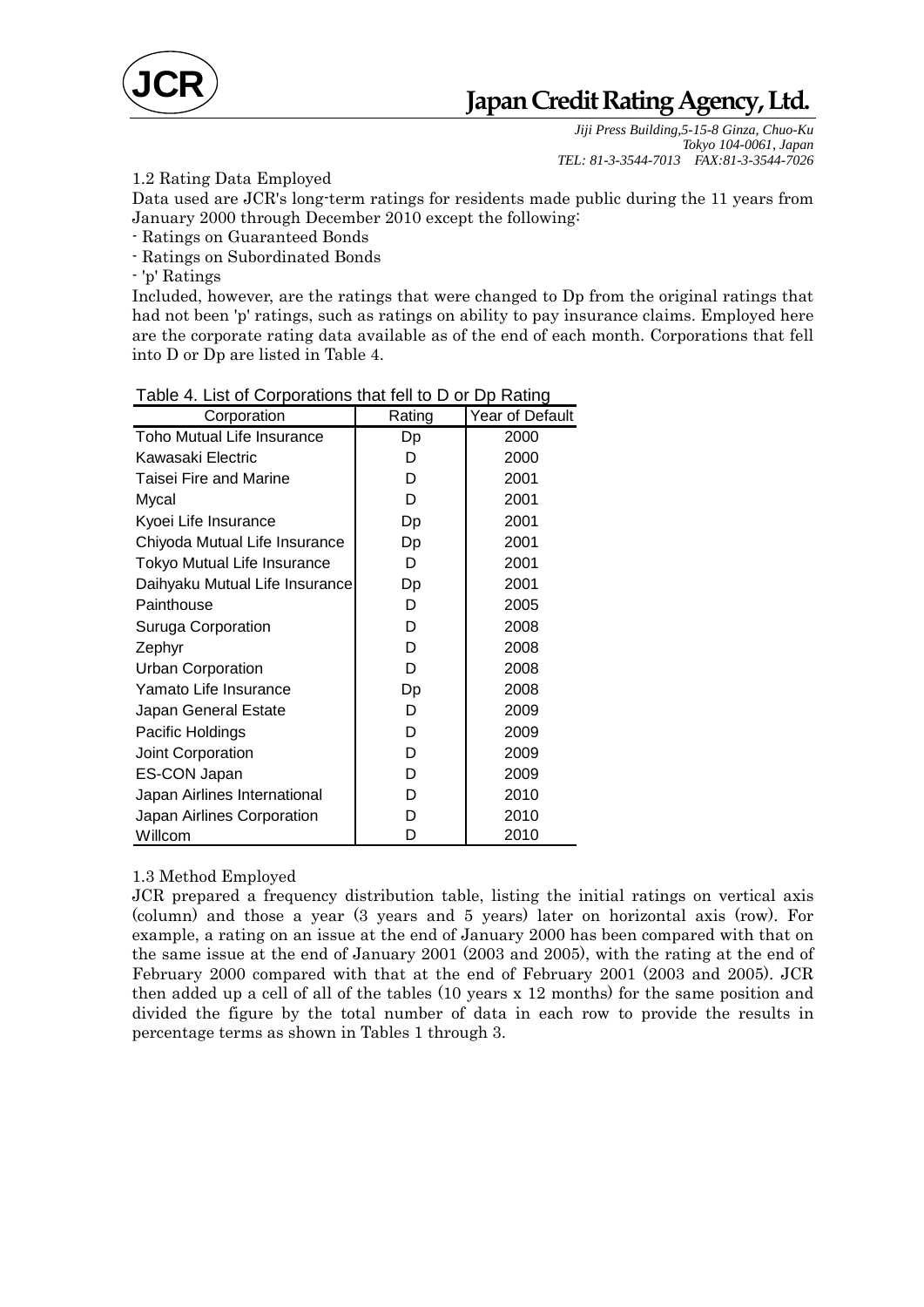

*Jiji Press Building,5-15-8 Ginza, Chuo-Ku Tokyo 104-0061, Japan TEL: 81-3-3544-7013 FAX:81-3-3544-7026* 

1.4 How to read Rating Transition Matrices and Example for Use

Ratings are reviewed once a year or when events affecting credibility occur. They are upgraded, retained or downgraded depending on the creditworthiness of issuers at that time.

Rating matrices illustrate to which ratings the current ratings change n years later (1, 3 or 5 years later as shown in Tables 1 through 3) in a probability (percentage) form based on past rating data.

Rating transition matrices created for changes in ratings n years later in this manner allow us to obtain numerical values true to actual performance unlike estimates by some other models because they are based on JCR's actual rating performance for the past 11 years. They also show stable rating transitions that are not influenced by temporary and accidental events.

Rating matrices show that the lower the ratings are, the higher will be the probability of upgrading or downgrading a year later rather than being kept unchanged. Consequently, they show that the creditworthiness of corporations with lower ratings lacks stability as compared with that of corporations with higher ratings.

Investors can know how much the bonds held by them are exposed to risk of rating change.

Using rating transition matrices, investors can estimate a future rating based on the current rating.

For example, given the Markov chain, they can get a pseudo rating transition matrix n years later by multiplying one-year rating transition matrix by n times in accordance with matrix multiplication. They can also estimate changes in ratings n year later by reading the pseudo matrix created in this way.

2. CDRs Based on Category-wise Corporate Ratings (Table 5)

To validate the adequacy of JCR ratings objectively, 1-, 3- and 5-year CDRs have been calculated based on category-wise corporate ratings, using the data on past records as described in "1. Rating Transition Matrices for Corporations (for the period from January 2000 to December 2010)." The results are as shown in Table 5.

|              | ັ<br>ັ    |             |           |
|--------------|-----------|-------------|-----------|
| Rating       | One-vearl | Three-vearl | Five-year |
| AAA          | 0.00%     | 0.00%       | 0.00%     |
| AA           | 0.00%     | 0.00%       | 0.00%     |
| Α            | 0.05%     | 0.16%       | 0.23%     |
| <b>BBB</b>   | 0.41%     | 1.27%       | 1.01%     |
| BB           | 1.98%     | 4.38%       | 9.65%     |
| в            | 15.97%    | 27.81%      | 36.59%    |
| CCC or lower | 90.24%    | 100.00%     | 100.00%   |

| Table 5. CDRs by Rating Category |  |  |  |
|----------------------------------|--|--|--|
|----------------------------------|--|--|--|

Compiled from Rating Transition Matrices for period Jan. 2000 - Dec. 2010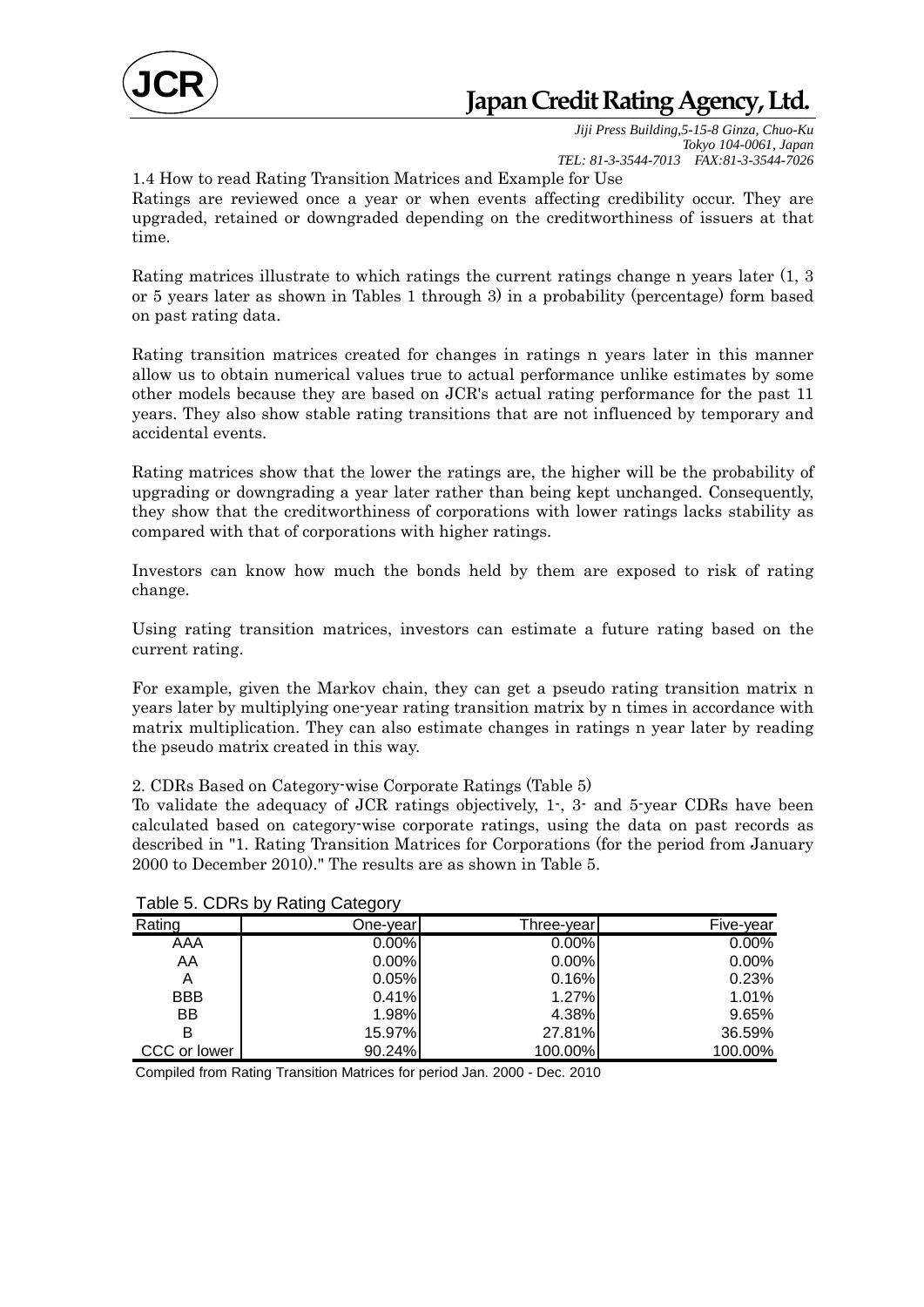

## **Japan Credit Rating Agency, Ltd.**

*Jiji Press Building,5-15-8 Ginza, Chuo-Ku Tokyo 104-0061, Japan TEL: 81-3-3544-7013 FAX:81-3-3544-7026* 

3. Broadly Defined Three-year CDRs Based on Category-wise Ratings (Table 6) JCR has calculated CDRs based on definition of broadly defined default.

#### 3.1 What is Broadly Defined Default?

JCR has counted those corporations which were accorded debt forgiveness by banks or carried out debt-to-equity swaps as defaults and calculated broadly defined defaults by adding up those defaults and defaults shown in Table 4.

Corporations whose ratings were withdrawn or extinguished have also been included in the default counting for both numerators and denominators for defaulted corporations, and for denominators only for corporations which have not defaulted.

#### 3.2 Method Employed

To calculate the three-year CDRs (average of past 10 years) based on 2010 ratings, JCR counted the number of corporations that defaulted on a broadly defined basis one year, two years and three years later in each rating category at the end of each December for the period from 1998 through 2009, calculated defaults one year, two years and three years later and produced weighted averages against the beginning number of corporations during the period covered. Then, JCR calculated three-year CDRs by accumulating default rates for one year, two years and three years later.

Table 6. Broadly Defined 3-year CDRs by Rating Category (Average of past 10 years)

|     | . |                        |                          |                                    |                   |                  |                                    |
|-----|---|------------------------|--------------------------|------------------------------------|-------------------|------------------|------------------------------------|
|     |   | AAA<br>₩               |                          | <b>DDD</b><br>- ססכ                | nг<br>ᄧ           |                  | $\sim$<br>- -<br>101101<br>™ клме. |
| 201 |   | 0 <sup>0</sup><br>…∪∪ത | <b>U</b> 30%<br>ັບ.ປປ ⁄⊍ | $\Lambda$ <sup>0</sup><br>-<br>. . | 0.29<br>ັບ.ບ<br>. | EQ OEM<br>JJ.OJ∧ | 740'<br>$\sim$ $-$<br>uu           |
|     |   |                        |                          |                                    |                   |                  |                                    |

Where DR one year later is α1, DR two years later is α2 and DR three years later is α3, three-year CDR equals 1 - (1-α1) x (1-α2) x (1-α3).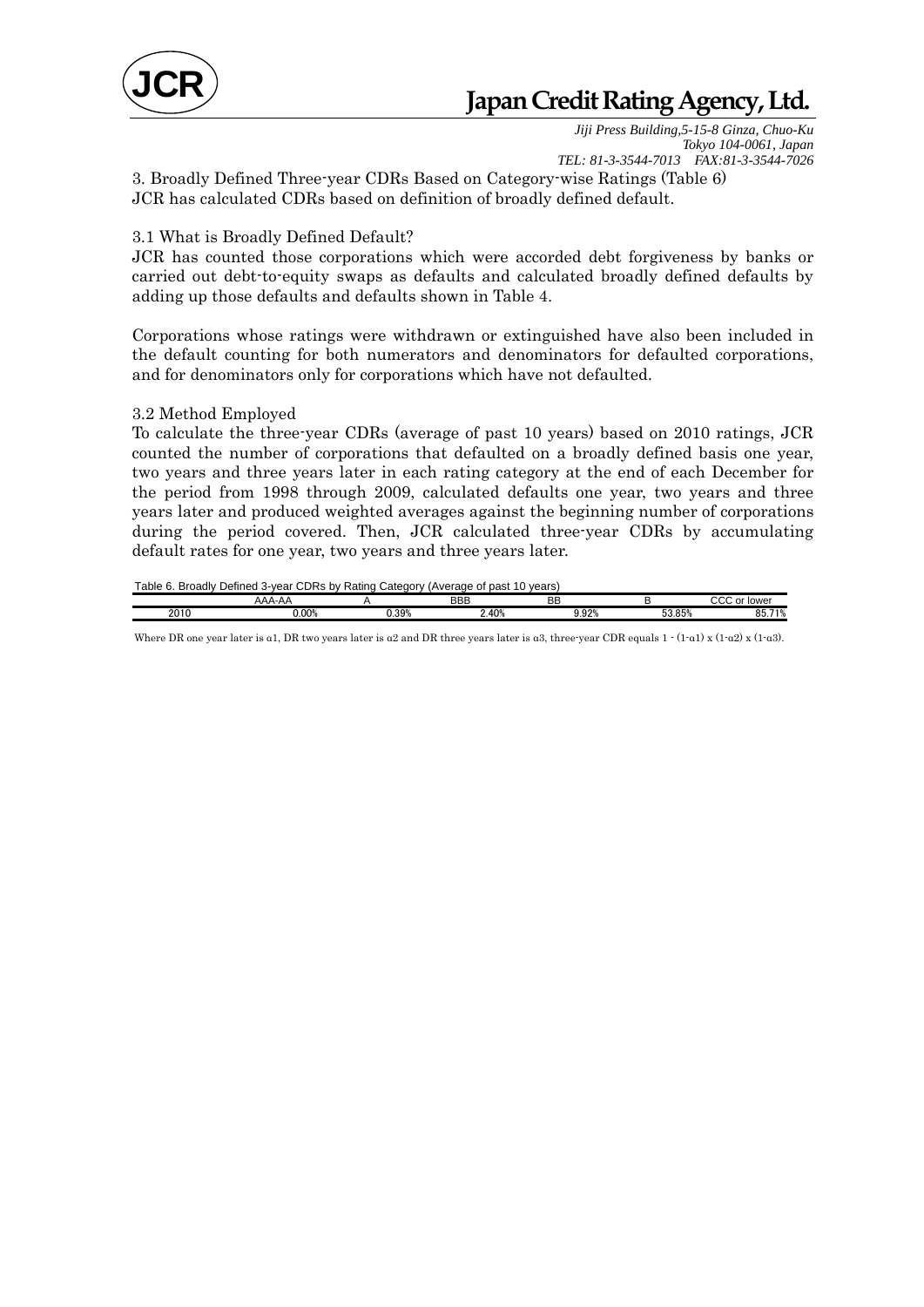

*Jiji Press Building,5-15-8 Ginza, Chuo-Ku Tokyo 104-0061, Japan TEL: 81-3-3544-7013 FAX:81-3-3544-7026* 

4. Rating Transition Matrices for Asset-backed Securities (ABS)

As in last year, JCR has made public the "Rating Transition by Lapse of Months" and "One-year (on a Calendar Year Basis) Rating Transitions" based on the data in the latest three years.

#### 4.1 Rating Data Employed

The data covered are asset-backed securities with credit enhancement provided in the form of senior-subordinated structure for the period from November 1996 to December 2010.

Data on repackaged bonds and asset-backed securities guaranteed by third parties have been excluded.

Asset-backed securities consisting of multiple tranches have been counted as one when they have the same rating status while different in maturities.

#### 4.2 Method Employed

4.2.1 Rating Transition Matrices by Lapse of Months (Tables 7 through 9)

JCR surveyed and tallied how the rating on each of the asset-backed securities changed as months elapsed from that at the time of the issuance. Shown in Tables 7, 8 and 9 are the distributions of changes after the lapse of 12 months, 24 months and 36 months, respectively. Excluded from the tally are the issues redeemed before the end of each period or the issues that, despite changes in ratings, failed to survive each period.

4.2.2 One-Year (on a Calendar Year Basis) Rating Transition Matrices (Tables 10 & 11) JCR studied how the ratings at the beginning of January each year changed by the end of the year over the period from 2008 to 2010. The changes in the three years were tallied and averaged as indicated in Table 10. The rating transitions in the year 2010 are also given in Table 11 for reference.

| Table 7. 12-months Later Rating Transition Matrix |        |        |       |        |        |       |        |        |            |        |        |           |     |        |   |             |
|---------------------------------------------------|--------|--------|-------|--------|--------|-------|--------|--------|------------|--------|--------|-----------|-----|--------|---|-------------|
|                                                   | AAA    | AA+    | AA    | AA-    | $A+$   | A     | A-     | BBB+   | <b>BBB</b> | BBB-   | BB+    | <b>BB</b> | BB- | $B+$   | B | B- or lower |
| AAA                                               | 100.00 |        |       |        |        |       |        |        |            |        |        |           |     |        |   |             |
| AA+                                               |        | 100.00 |       |        |        |       |        |        |            |        |        |           |     |        |   |             |
| AA                                                |        | 3.70   | 96.30 |        |        |       |        |        |            |        |        |           |     |        |   |             |
| AA-                                               |        |        |       | 100.00 |        |       |        |        |            |        |        |           |     |        |   |             |
| A+                                                |        |        |       |        | 100.00 |       |        |        |            |        |        |           |     |        |   |             |
| A                                                 |        |        |       |        | 2.63   | 97.37 |        |        |            |        |        |           |     |        |   |             |
| А-                                                |        |        |       |        |        |       | 100.00 |        |            |        |        |           |     |        |   |             |
| BBB+                                              |        |        |       |        |        |       |        | 100.00 |            |        |        |           |     |        |   |             |
| <b>BBB</b>                                        |        |        |       |        |        |       |        |        | 95.00      | 5.00   |        |           |     |        |   |             |
| BBB-                                              |        |        |       |        |        |       |        |        |            | 100.00 |        |           |     |        |   |             |
| BB+                                               |        |        |       |        |        |       |        |        |            |        | 100.00 |           |     |        |   |             |
| <b>BB</b>                                         |        |        |       |        |        |       |        |        |            |        |        | 100.00    |     |        |   |             |
| BB-                                               |        |        |       |        |        |       |        |        |            |        |        |           |     |        |   |             |
| $B+$                                              |        |        |       |        |        |       |        |        |            |        |        |           |     | 100.00 |   |             |
| B                                                 |        |        |       |        |        |       |        |        |            |        |        |           |     |        |   |             |
| B- or lower                                       |        |        |       |        |        |       |        |        |            |        |        |           |     |        |   |             |

| Table 8. 24-months Later Rating Transition Matrix |        |       |       |       |       |       |       |        |            |        |     |           |     |        |   |             |
|---------------------------------------------------|--------|-------|-------|-------|-------|-------|-------|--------|------------|--------|-----|-----------|-----|--------|---|-------------|
|                                                   | AAA    | AA+   | AA    | AA-   | $A+$  | A     | А-    | BBB+   | <b>BBB</b> | BBB-   | BB+ | <b>BB</b> | BB- | B+     | B | B- or lower |
| AAA                                               | 100.00 |       |       |       |       |       |       |        |            |        |     |           |     |        |   |             |
| AA+                                               | 50.00  | 50.00 |       |       |       |       |       |        |            |        |     |           |     |        |   |             |
| AA                                                | 9.52   | 14.29 | 71.43 |       | 4.76  |       |       |        |            |        |     |           |     |        |   |             |
| AA-                                               |        |       | 33.33 | 60.00 | 6.67  |       |       |        |            |        |     |           |     |        |   |             |
| $A+$                                              | 33.33  |       |       |       | 66.67 |       |       |        |            |        |     |           |     |        |   |             |
| Α                                                 | 3.23   |       |       | 3.23  |       | 93.55 |       |        |            |        |     |           |     |        |   |             |
| А-                                                |        | 11.11 |       |       |       |       | 88.89 |        |            |        |     |           |     |        |   |             |
| BBB+                                              |        |       |       |       |       |       |       | 100.00 |            |        |     |           |     |        |   |             |
| <b>BBB</b>                                        |        |       |       |       |       |       |       |        | 94.12      | 5.88   |     |           |     |        |   |             |
| BBB-                                              |        |       |       |       |       |       |       |        |            | 100.00 |     |           |     |        |   |             |
| BB+                                               |        |       |       |       |       |       |       |        |            |        |     |           |     |        |   |             |
| BB                                                |        |       |       |       |       |       |       |        |            |        |     | 100.00    |     |        |   |             |
| BB-                                               |        |       |       |       |       |       |       |        |            |        |     |           |     |        |   |             |
| $B+$                                              |        |       |       |       |       |       |       |        |            |        |     |           |     | 100.00 |   |             |
| B                                                 |        |       |       |       |       |       |       |        |            |        |     |           |     |        |   |             |
| B- or lower                                       |        |       |       |       |       |       |       |        |            |        |     |           |     |        |   |             |